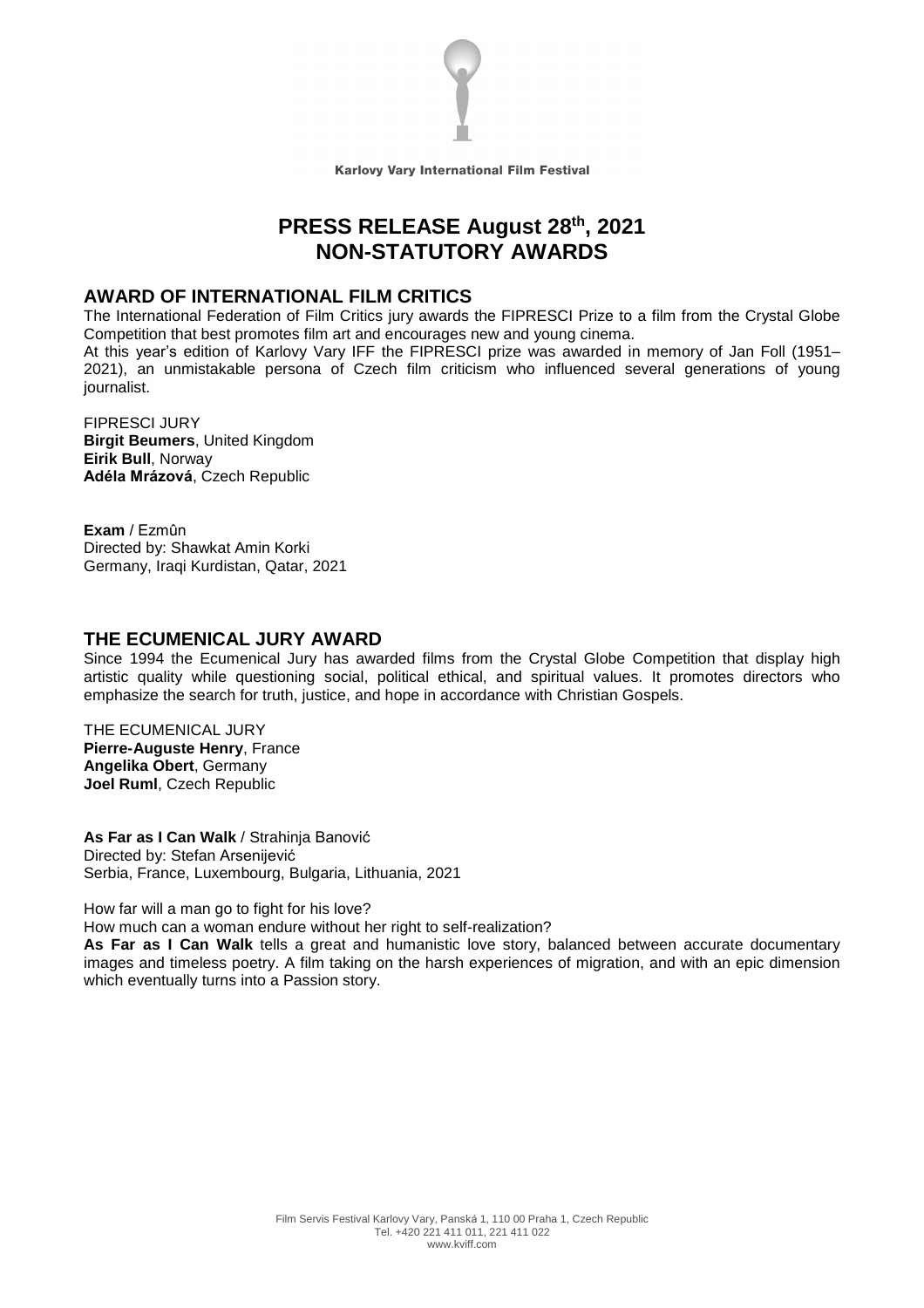

Karlovy Vary International Film Festival

### **ECUMENICAL JURY COMMENDATION**

**The Staffroom** / Zbornica Directed by: Sonja Tarokić Croatia, 2021

**The Staffroom** follows newly appointed counsellor Annamarija as she intensely fights for the greater good from within a schooling institution, navigating through its politics while keeping her integrity and caring for others.

First-time feature director Sonja Tarokić shows an extraordinary palette of cinematic craftsmanship through choral and focal plays, and most importantly a genuine benevolent writing of characters. An energetic, universal and encouraging tribute to all schooling staffs around the world.

### **FEDEORA AWARD**

The Federation of Film Critics of Europe and the Mediterranean was founded in Cannes in May 2010. Comprised of individual film critics, it forms juries and presents awards at several relevant international festivals. The FEDEORA Jury Awards the Best Film from the East of the West Competition.

FEDEORA JURY **Natascha Drubek-Meyer**, Germany **Mihai Fulger**, Romania **Nino Kovačić**, Croatia

**Otar's Death** / Otar's Death Directed by: Ioseb "Soso" Bliadze Georgia, Germany, Lithuania, 2021

The Fedeora award goes to the well-crafted drama with a multilayered narrative about two families brought together by a misfortunate event. This surprising first feature from Georgia focuses on mother-son relationships and aspirations towards a better future.

## **FEDEORA JURY SPECIAL MENTION**

**Intensive Life Unit** / Jednotka intenzivního života Directed by: Adéla Komrzý Czech Republic, 2021

The Special Mention of the Fedeora jury goes to a first feature documentary which bravely tackles the sensitive topic of palliative care, opening up conversations about death being a part of life.